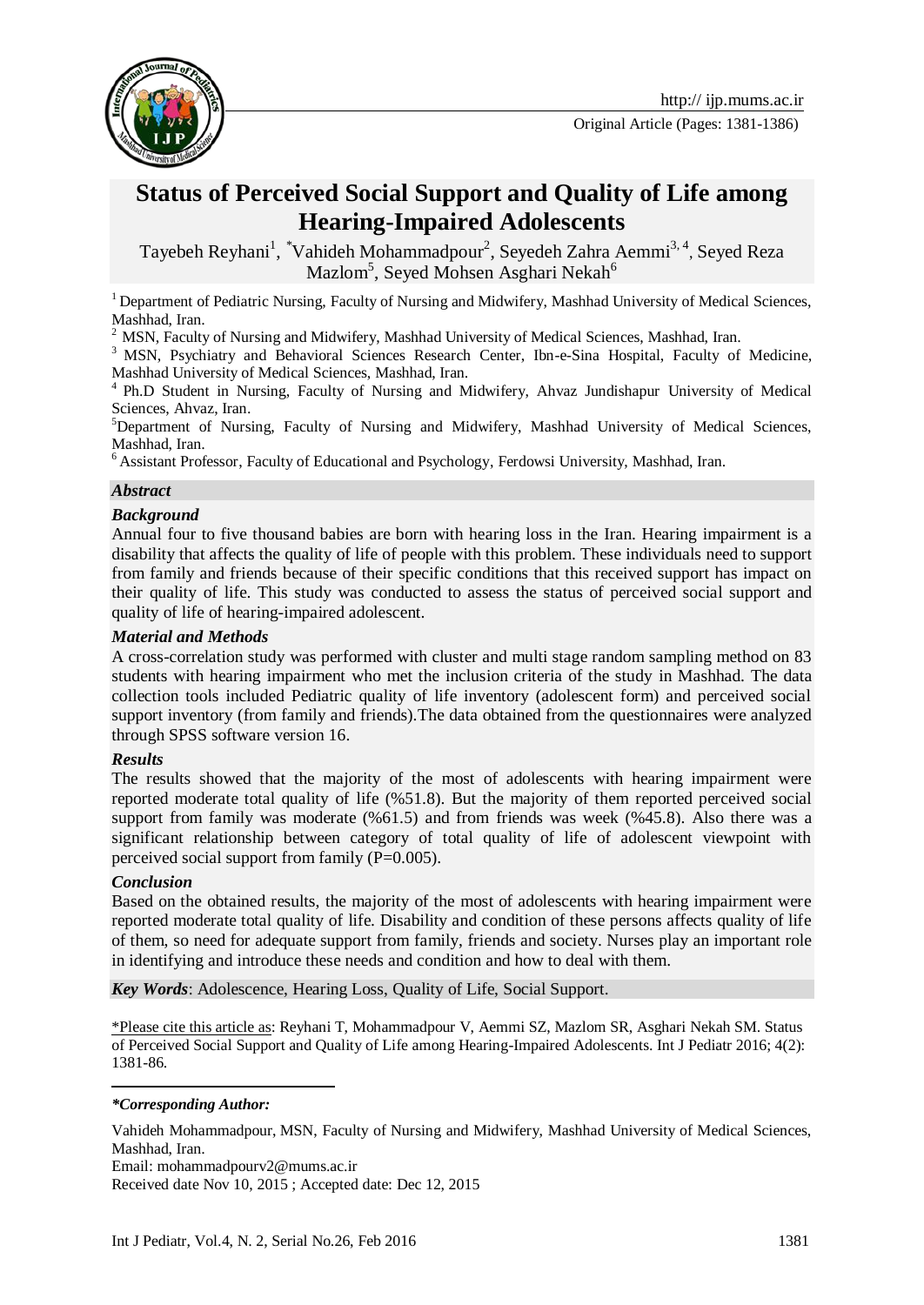### **1-INTRODUCTION**

Hearing is fundamental ability to the development of spoken communication and language and impairment in this ability to be considered as a condition in which a person's performance, social adaptation and communicating with others people affected negatively, due to a partial or complete lack of hearing sensitivity [\(1,](#page-4-0) [2\)](#page-4-1). The World Health Organization (2015) estimated that 360 million persons have disabling hearing loss which represents 5.3% of the world's population (328 million adults and 32 million children). Disabling hearing loss refers to hearing loss greater than 30 dB in the better hearing ear in children. The majority of these people live in low- and middleincome countries. This impairment may result from genetic causes, complications at birth, certain infectious diseases, chronic ear infections, the use of particular drugs, exposure to excessive noise and ageing. According to statistics, 3-5% of the population has moderate to deep hearing loss in Iran. Hearing disorders, the most common congenital birth defect which 50% of hearing loss at birth due to genetic diseases. Deafness in our country is allocated second place in disability after mental retardation [\(3,](#page-4-2) [4\)](#page-4-3).

Studies reported that the physical and psychological health status of hearingimpaired adolescents affected negatively by their impairment and limited access to services and exclusion from communication can have a significant impact on everyday life, academic performance, emotional and social growth, causing feelings of loneliness, isolation and frustration and substantial and permanent impact on adolescent and his/her family [\(1,](#page-4-0) [3,](#page-4-2) [5,](#page-4-4) [6\)](#page-5-0).

Quality of life (QoL) is a complex concept that a consensus on the definition and areas dose not exit and defined by WHO as "Individuals perceptions of their position in life according to the culture and value system that they live, and its relation to the perceived goals, expectations, standards and concerns". As Communications are a one of the fundamental aspects of human life, loss of ability to communicate effectively can have negative effects on quality of life, especially if this impairment is not adequately managed. According to the condition of people with hearing impairment, provide social support and improve the quality of life for these persons with chronic health conditions and diseases is ultimate goal of rehabilitation. Social support has been defined as the actual or perceived availability of helpful behaviors by other social groups such as family and friends due to the perceived needs [\(2,](#page-4-1) [7-9\)](#page-5-1).

According to Shick et al., youth had impairment hearing scored lower in some aspects of quality of life, particularly self and relationships [\(10\)](#page-5-2). Some studies show that diminished quality of life to the children with hearing loss and their families [\(2,](#page-4-1) [11\)](#page-5-3). Nurses as health professional have an important role in identifying and planning to meet these special needs of people with chronic diseases and conditions such as hearingimpaired adolescent [\(12,](#page-5-4) [13\)](#page-5-5). Thus, the researchers aimed to investigate the relationship between perceived social support and quality of life of hearing impaired adolescents in order to better identification of these individuals' special needs and provide more appropriate social support needed to maintain the quality of life at an optimal level.

# **2-MATERIALS AND METHODS**

This one group correlational study was conducted on 83 deaf and impairment hearing students in deaf schools durring 2012-2013, Mashhas-Iran. The sample size was determined 90 based on previous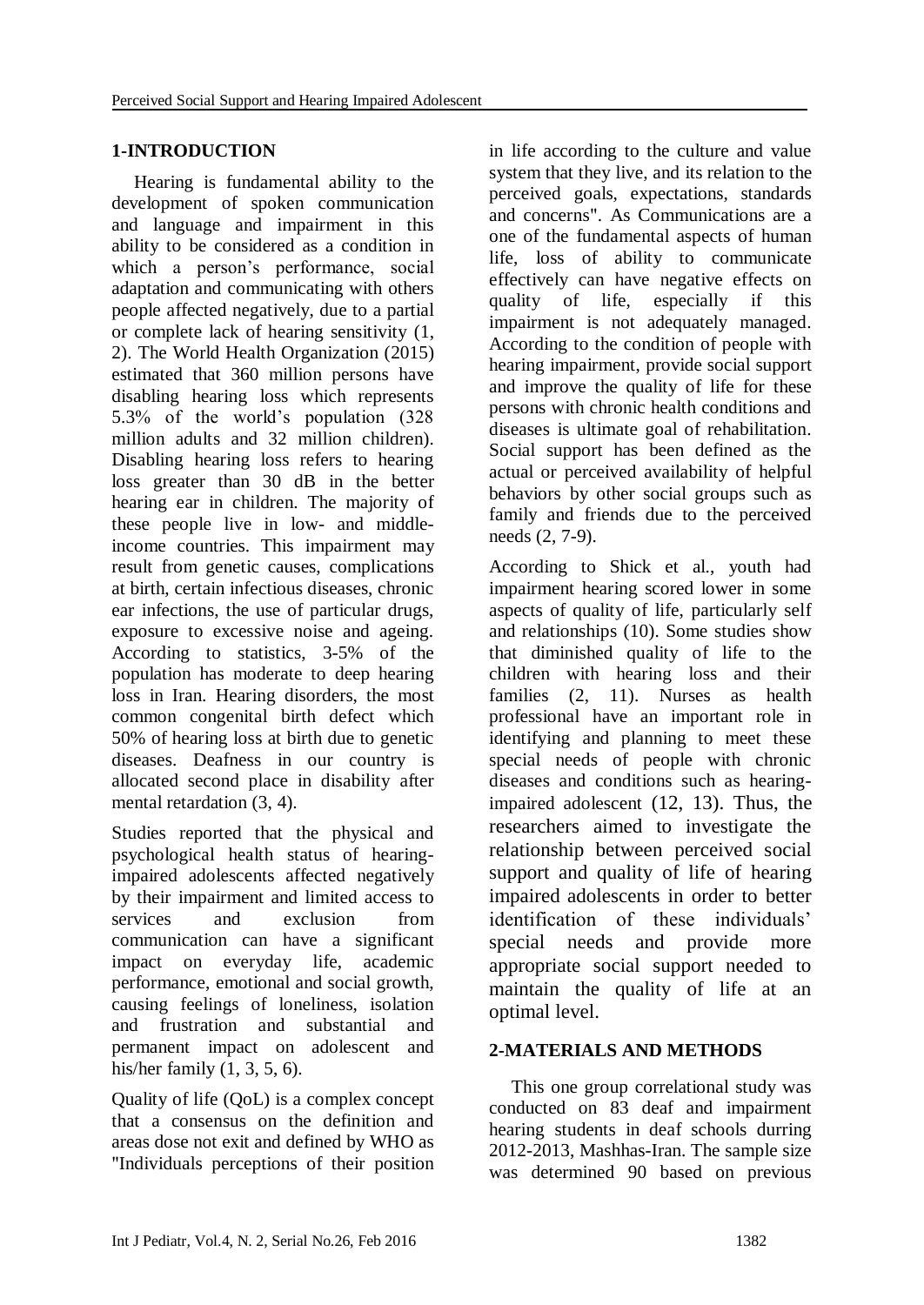study [\(14\)](#page-5-6) that afterward seven students were excluded of study due to repeated absence from the class or dropping out of school. All usual ethical considerations for biomedical research have been considered and applied to this work. In this study, stratified, cluster and multi stage random sampling method was used. In the first step, of the two existing deaf middle and technical high schools of Mashhad, both were considered.

In the middle schools, all classes of first to third grades (3 classes) were selected as a cluster, and 2 classes were randomly selected from each grade. In each selected class, all students who met the inclusion criteria entered the study. In technical high schools, first the names of students were 13-18 years old get out from school (due to age restrictions) and then according to the numbers of these students were equivalent to the quota intended for them, all students who met the inclusion criteria entered the study.

### **2-1. Inclusion criteria**

The inclusion criteria were: Studying in a Mashhad deaf school, the age range 13–18 years old, impairment hearing for at least 1 year, no evidence of other acute or chronic illness (e.g., cardiopulmonary, musculoskeletal, and renal disorder) or history of mental disease, living with parents, no experience of major stress (such as death of close relatives, immigration, divorce of parents, and severe disease of close relatives) in the last 6 weeks.

# **2-2. Data collection tools**

Data collection tools in this study were: Demographic information questionnaire, Pediatric quality of life inventory (adolescent form) and perceived social support inventory. The 23-item of pediatric quality of life inventory encompass: Physical functioning (8 items), Emotional functioning (5 items), Social functioning (5 items), and School functioning (5 items)

and comprised of parallel child self-report and parent proxy-report formats with a 5 point Likert response scale  $(0 =$  never a problem;  $1 =$  almost never a problem;  $2 =$ sometimes a problem;  $3 =$  often a problem;  $4 =$  almost always a problem) was utilized across child self-report for ages 8 to 18 and parent proxy-report. Child self-report includes ages 5 to 7, 8 to 12, and 13 to 18 years. Parent proxy-report includes ages 2 to 4 (toddler), 5 to 7 (young child), 8 to 12 (child), and 13 to 18 (adolescent), and assesses parent's perceptions of their child's health related quality of life. Higher scores on the questionnaire is representative the problem is less and higher quality of life [\(15,](#page-5-7) [16\)](#page-5-8).

Perceived social support from friends (PSS-Fr) and from family (PSS-Fa) was assessed the perception of social support received from each social group. Both scales consist of 20 self-report items measured on a 5-point Likert- scale  $(1 =$ strongly disagree to  $5 =$  strongly agree). The results were classified based on the mean and one standard deviation (SD). The students with the higher scoring questions were assigned to the good group and those with the lower scoring questions were assigned to the weak group; also in this questionnaire, higher scores signify a greater level of perceived social support [\(17,](#page-5-9) [18\)](#page-5-10). To fill out questionnaires were used from one of the classrooms that were familiar to students and help of Mr teacher for boy students and Mrs teacher for girl students to explain the objectives and read questions with hints and gestures. Those study participants who had the undesirable comprehension, were excluded later. To determine validity, the content validity method was used. Cronbach's alpha of the pediatric quality of life questionnaire was 0.79 of adolescent viewpoint. The reliability of the Perceived social support (PSS-Fa) and (PSS-Fr) was assessed through Kuder-Richardson 20 and it was calculated 0.78 and 0.80, respectively.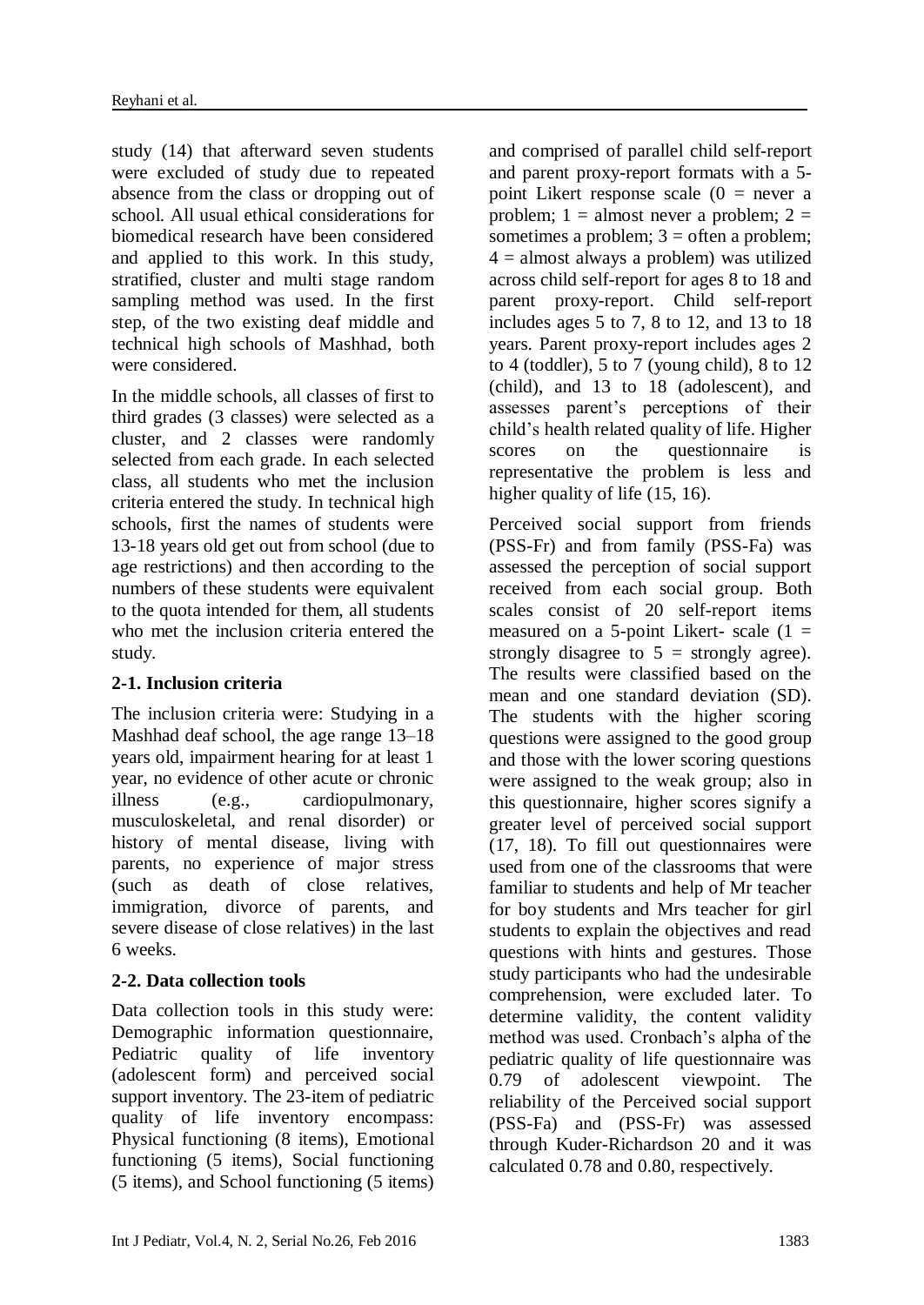### **2-3. Data analysis**

To analyze the data were used descriptive statistics (mean and standard deviation) and chi-squared for the relationship between levels of quality of life of adolescent viewpoint and perceived social support from family and friend. Statistical analysis was performed using SPSS version 16; and considering the significance level of  $P < 0.05$ .

### **3-RESULT**

Results showed that most of the subjects were boy  $(54.2\%)$ , aged  $16.4\pm 1.4$ years; around 91% of the participants had congenital deafness of which 81% used hearing aids. The educational levels of most parents were at elementary levels (mothers, 46.6%; fathers, 44.8%). Most fathers (59%) were labour and most mothers (94%) were housewives. Socioeconomic status of most of the participants (33.7%) was moderate.

According to the results, most of adolescents with hearing impairment were reported moderate total quality of life (51.8%) and physical functioning dimension (41.0%). Dimensions of emotional (61.5%), social (50.6%) and school (43.4%) functioning were assessed good by the majority (Table.1). Most of hearing impaired adolescent reported perceived social support from family was moderate (61.5%), but from friends was low (45.8%) (Table.2).

As indicated in (Table.3), exact chisquared results showed that there was a significant relationship between category of total quality of life of adolescent viewpoint with hearing impairment and perceived social support from family  $(P =$ 0.056). However, there was not a significant relationship between this factor with perceived support from friends  $(P = 0.33)$ .

|  | Table 1: Distribution of quality of life dimensions based on adolescent viewpoint |  |  |  |  |  |
|--|-----------------------------------------------------------------------------------|--|--|--|--|--|
|  |                                                                                   |  |  |  |  |  |

| Quality of life dimensions   | Low $(n, %)$ | Moderate $(n, %)$ | Good $(n, %)$ | Mean $\pm$ SD      |
|------------------------------|--------------|-------------------|---------------|--------------------|
| of adolescent viewpoint      |              |                   |               |                    |
| <b>Physical Functioning</b>  | 17(2.5)      | 34(41)            | 32(38.5)      | $604.9 \pm 147.5$  |
| <b>Emotional Functioning</b> | 12(4.8)      | 36(33.7)          | 34(61.5)      | $374.7 \pm 86.4$   |
| Social Functioning           | 18(27.7)     | 23(27.7)          | 42(50.6)      | $378.1 \pm 101.1$  |
| School Functioning           | 19(22.9)     | 28(33.7)          | 36(43.4)      | $369.8 \pm 96.8$   |
| Total quality of life        | 21(25.3)     | 43(51.8)          | 19(22.9)      | $1737.1 \pm 378.1$ |
|                              |              |                   |               |                    |

|           | <b>Table 2:</b> Distribution of perceived social support from family and friends based on adolescent |  |  |  |  |  |  |
|-----------|------------------------------------------------------------------------------------------------------|--|--|--|--|--|--|
| viewpoint |                                                                                                      |  |  |  |  |  |  |

| Y IV IV DUIIIU                           |              |                   |               |               |
|------------------------------------------|--------------|-------------------|---------------|---------------|
| Variables                                | Low $(n, %)$ | Moderate $(n, %)$ | Good $(n, %)$ | Mean $\pm$ SD |
|                                          |              |                   |               |               |
| Perceived social support from<br>family  | 8(9.6)       | 51(61.5)          | 24(28.9)      | $12.9 + 2.8$  |
| Perceived social support from<br>friends | 38(45.8)     | 29(34.9)          | 16(19.3)      | $12.7+2.8$    |

**Table 3**: The relationship between category of total quality of life of adolescent viewpoint with hearing impairment with perceived social support from family and friends

|          |         |           |           |          | Perceived social support from family |          |           |          |  |
|----------|---------|-----------|-----------|----------|--------------------------------------|----------|-----------|----------|--|
|          |         |           |           |          |                                      |          |           |          |  |
|          | Week    | Moderate  | Good      | Total    | Week                                 | Moderate | Good      | Total    |  |
|          |         |           |           |          |                                      |          |           |          |  |
| Week     | 0(0)    | 4(66.7)   | 2(33.3)   | 6(100)   | 0(0)                                 | 3(50)    | 3(50)     | 6(100)   |  |
| Moderate | 5(27.8) | 9(50)     | 4(22.2)   | 18 (100) | 4(22.2)                              | 9(50)    | 5(27.8)   | 18 (100) |  |
| Good     | 3(5.1)  | 38 (64.4) | 18 (30.5) | 59 (100) | 5(8.5)                               | 26(44.1) | 28 (47.5) | 59 (100) |  |
| Total    | 8(9.6)  | 51 (61.4) | 24(28.9)  | 83 (100) | 9(10.8)                              | 38(45.8) | 36(43.4)  | 83 (100) |  |
|          |         |           |           |          | 0.339                                |          |           |          |  |
|          |         |           |           | 0.005    | Perceived social support from family |          |           |          |  |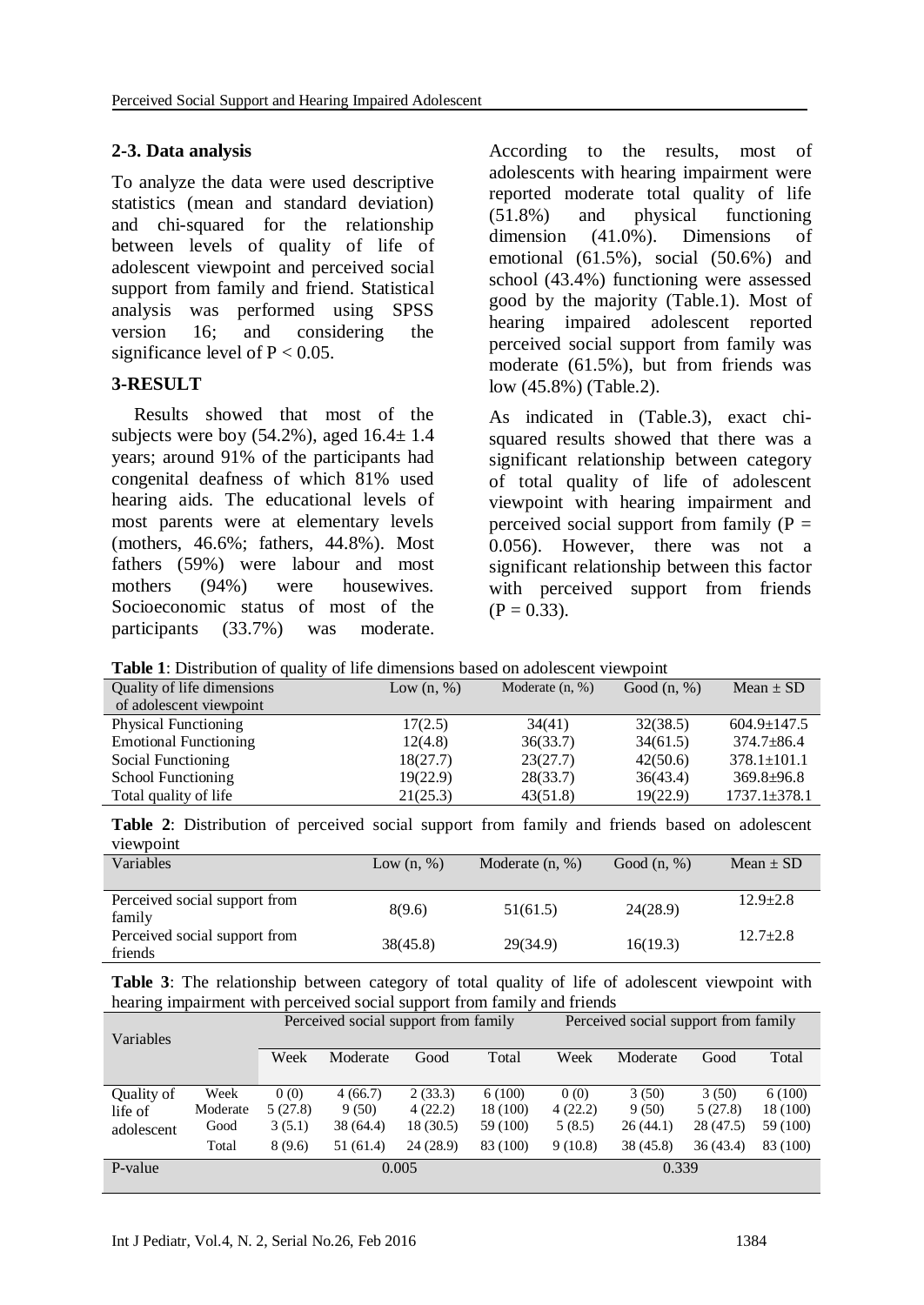### **4- DISCUSSION**

The current findings showed that the most of adolescents with hearing impairment were reported moderate total quality of life. Looi et al. (2016), in their study on "Quality of life outcomes for children with hearing impairment in Singapore," showed that total scores quality of life in children with hearing loss who were using hearing aids and/or cochlear implants were lower than healthy children [\(2\)](#page-4-1). In study conducted by Borton et al. (2010) total scores quality of life in children with hearing loss was lower than healthy children [\(19\)](#page-5-11). Also in Rajendran and Roy study, children with hearing impairment had a diminished healthrelated quality of life [\(20\)](#page-5-12) and all these results confirm the findings of the present study. Also this study showed that most hearing-impaired adolescent reported perceived social support from family was moderate, but from friends was week. Several studies have shown that family, friends and caregivers such as nurses as members of the society, according to the conditions and special needs of these adolescent are responsible for to support and develop interventions to help deaf adolescents enjoy positive social interactions, peer acceptance, and deep and meaningful relationship with others. These support and relationships are associated with a wide range of positive outcomes, for adolescent's psychological well-being, social growth, better face with challenges in the future and ultimately reduce risk factors in later life [\(21-23\)](#page-5-13); although these adolescents in the family life, schools and community are faced with many challenges.

### **4-1. Limitations**

The limitations of this study can be noted that quality of life is a subjective concept that is perceived individually, we as researchers had to trust the responses of the participants.

### **5- CONCLUSSION**

Hearing loss as a major and important disability that disrupt one of the most important functions and needs of human that is communicate with other people. Also it has a negative effect on many aspects of life of person with this disability and his/her family such as quality of life. Nurses as health care providers have an important role in identifying and introduce the specific needs and challenge of this group of people to others till support that needed to be done.

### **6-CONFLICT OF INTEREST**: None.

### **7- ACKNOWLEDGMENT**

We appreciate all those who helped us in conducting this study. This article was extracted from a master thesis approved and financially supported by Mashhad University of Medical Sciences, Iran (No89350).

### **8- REFERENCES**

<span id="page-4-0"></span>1. Kirman A, Yildirim Sari H. Health status of hearing‐impaired children and adolescents. International journal of nursing practice 2013;19(3):233-40.

<span id="page-4-1"></span>2. Looi V, Lee ZZ, Loo JH. Quality of life outcomes for children with hearing impairment in Singapore. International journal of pediatric otorhinolaryngology 2016;80:88- 100.

<span id="page-4-2"></span>3. Deafness and hearing loss: WHO; [updated March 2015]. Available at: [http://www.who.int/mediacentre/factsheets/fs3](http://www.who.int/mediacentre/factsheets/fs300/en/) [00/en/.](http://www.who.int/mediacentre/factsheets/fs300/en/)

<span id="page-4-3"></span>4. Iranian national policy on prevention of hearing loss: Research Center ears, throat; 2013. Available at: [http://www.ent](http://www.ent-hns.org/assets/images/13.pdf)[hns.org/assets/images/13.pdf.](http://www.ent-hns.org/assets/images/13.pdf)

<span id="page-4-4"></span>5. Ebrahimi H, Mohammadi E, Shamshiri M, Mohammadi MA, Dadkhah B. Concerns of Mothers with Hearing Loss Child: a Qualitative Study. Journal of Urmia Nursing And Midwifery Faculty 2015;13(2):136-46.